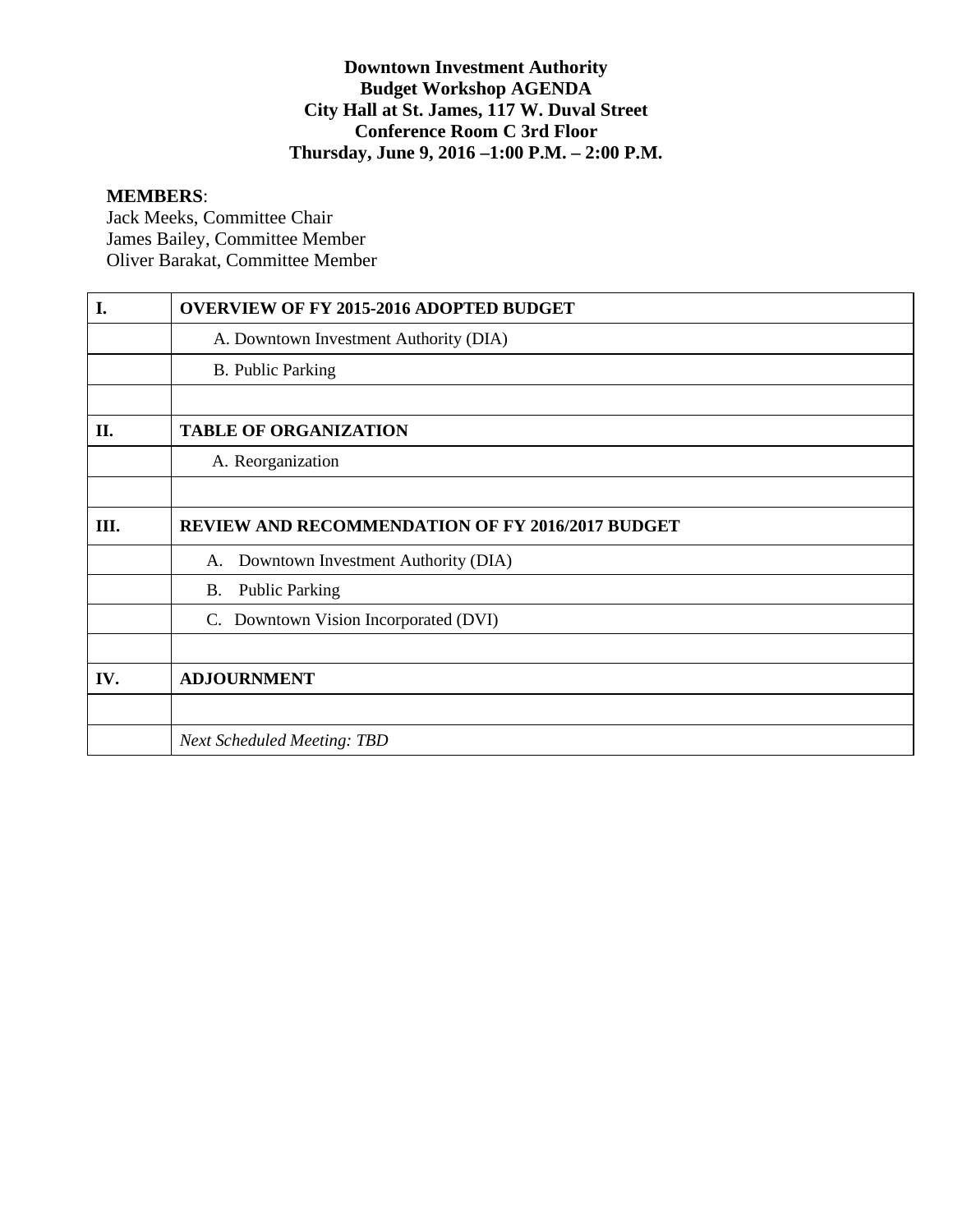

**Downtown Investment Authority Budget Committee Workshop City Hall at St. James 117 West Duval St. Conference Room C. 3rd Floor** *Thursday, June 9, 2016 -1:00 p.m.*

*DIA Budget Committee Meeting Minutes*

**Board Members Present:** Jack Meeks, Committee Chairman; DIA Chairman Jim Bailey; and Oliver Barakat, Board Member

**Council Member:** None

**Mayor's Staff:** None

**DIA Staff:** Aundra Wallace, Chief Executive Officer; Guy Parola, Redevelopment Manager; Tom Daly, Real Estate Analyst; Bob Carle and William Schaffer, Office of Public Parking, and Karen Underwood-Eiland, Executive Assistant.

Committee Chairman Meeks convened the meeting at 1:00 p.m.

# **I. Overview of FY 2015-2016 ADOPTED BUDGET**

The purpose of this committee is to review the parking division department budget and to make any operational and policy recommendations to the DIA Board of Directors.

# **II. Review and Recommendation of FY 2016-2017 Budget**

Tom Daly brought forth the finalized expenses for the Public Parking Budget.

CEO Wallace reported that the handouts provided was for the committee to fully understand the information for discussion at the next Board Meeting which is being held on June 23, 2016. He informed the committee that the Budget Review Committee meeting is scheduled on June 22, 2016 with the administration.

Tom Daly gave an overview budget expense report. Bob Carle has been employed since 1989 and William Schaffer has been employed since 2013. They both provided FY 2015/2016 changes to the 2016/2017 proposed budget.

Committee Chairman Meeks requested a more detailed expense. The numbers were automatically calculated by the Budget office. CEO Wallace pointed out that would create a bulky package and was trying to make it easy for the committee to review. The administration will ask a level of details at the Budget review committee. CEO Wallace and Robert Carle will be in preparation to answer any questions.

Bob Carle stated that the the parking relationship with the Tax Collector's Office makes it important for them to remain at the present location.